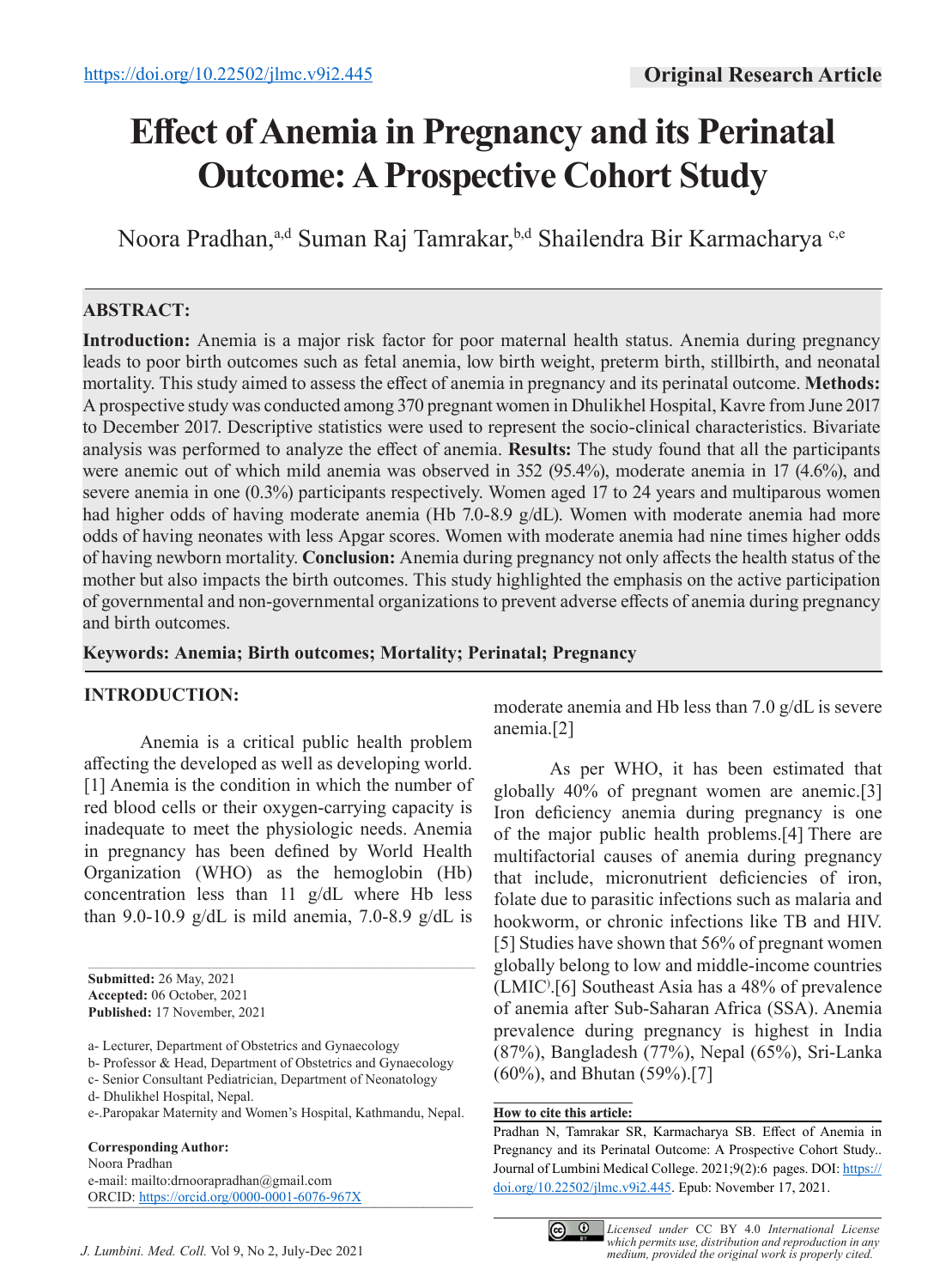As per Nepal Demographic Health Survey (NDHS, 2016), 41% of the women aged 15 to 49 years are anemic. Even though the prevalence of anemia among pregnant women had slightly declined from 48 % to 46% it is still a public health problem in context of Nepal.[8] Anemia during pregnancy leads to a burden in maternal morbidity, mortality, and poor birth outcomes such as fetal anemia, low birth weight (LBW), preterm birth, and stillbirth. [9,10]

Very few studies have been conducted in Dhulikhel hospital to identify the incidence and outcome of anemia during pregnancy. The outcomes of this study would help to focus on educating people for the need or correction of anemia before pregnancy.

#### **METHODS:**

A prospective cohort study was conducted from June 2017 to December 2017 to identify the perinatal outcome of anemia during pregnancy. The study was conducted among pregnant women who attended the Dhulikhel hospital Out-patient Department (OPD), labor room, and emergency after the approval of Institutional Review Committee (IRC) (approval number:97/17). Pregnant women who were identified with anemia, aged between 17– 35 years with singleton pregnancy and gravida three or less were included in this study. Classification of anemia was done according to World Health Organisation (WHO) definition of anemia as the hemoglobin (Hb) concentration less than 11 g/dL where Hb less than 9.0-10.9 g/dL is mild anemia, 7.0 -8.9 g/dL is moderate anemia and Hb less than 7.0 g/ dL is severe anemia.

The sample size of this study was determined by the Cochran formula, with the proportion (prevalence of anemia during pregnancy) 46%, 5% precision, and 95% confidence interval, which was calculated as 339*.* The final sample size with a 10% non-response rate was 370. All the patients fulfilling the inclusion criteria were included in the sample.

The hematological examination of the pregnant women was conducted in third trimester and followed till delivery. The patient was provided with informed consent before enrolling the patient in the study. The hematological analysis was done in the lab of Dhulikhel hospital. Data were collected and analyzed after the IRC clearance was obtained for the research.

The collected data was entered on Microsoft Excel and exported and analyzed in SPSS. Descriptive statistics were used to summarize data while bivariate logistic regression analysis was performed to analyze the effect of anemia. The association between anemia during pregnancy and independent variables such as adverse perinatal outcomes were assessed by calculating the Odds Ratio (OR) at 95% Confidence Interval (CI). Here, P-value < 0.05 was considered as statistically significant.

### **RESULTS:**

A total of 467 pregnant women were identified with anemia during the study among 1864 pregnant women who visited OPD, labor room and emergency room of Dhulikhel hospital between June to December 2017. Out of them 370 mothers were selected as per the sample size and inclusion criteria.

*Table 1 Socio-Clinical characteristics of study participants (n=370).*

| <b>Variable Name</b>                  | N(%             |
|---------------------------------------|-----------------|
| Age in years $(N=352)$ *<br>(Mean±SD) | $24.9 \pm 4.61$ |
| 17 to 24                              | 203 (57.7%)     |
| 25 to 35                              | 149 (42.3%)     |
| Parity*                               |                 |
| Nullipara                             | 222(60.2%)      |
| Primipara                             | 109(29.5%)      |
| Multipara                             | 38 (10.3%)      |
| Booking*                              |                 |
| Unbooked                              | 148 (41.2%)     |
| <b>Booked</b>                         | 217 (58.8%)     |
| <b>Anemia</b>                         |                 |
| Severe $(\leq 7g/dl)$                 | $1(0.3\%)$      |
| Moderate $(7-8.9 \text{ g/dL})$       | $17(4.6\%)$     |
| Mild $(9-10.9 \text{ g/dL})$          | 352 (95.1%)     |
| <b>Risk Factor*</b>                   |                 |
| N <sub>o</sub>                        | 347 (88.5%)     |
| Yes                                   | 22 (6.3%)       |
| Mode of delivery*                     |                 |
| Vaginal                               | 258 (69.9%)     |
| <b>LSCS</b>                           | 111 $(30.1\%)$  |

**\****Variables with missing information*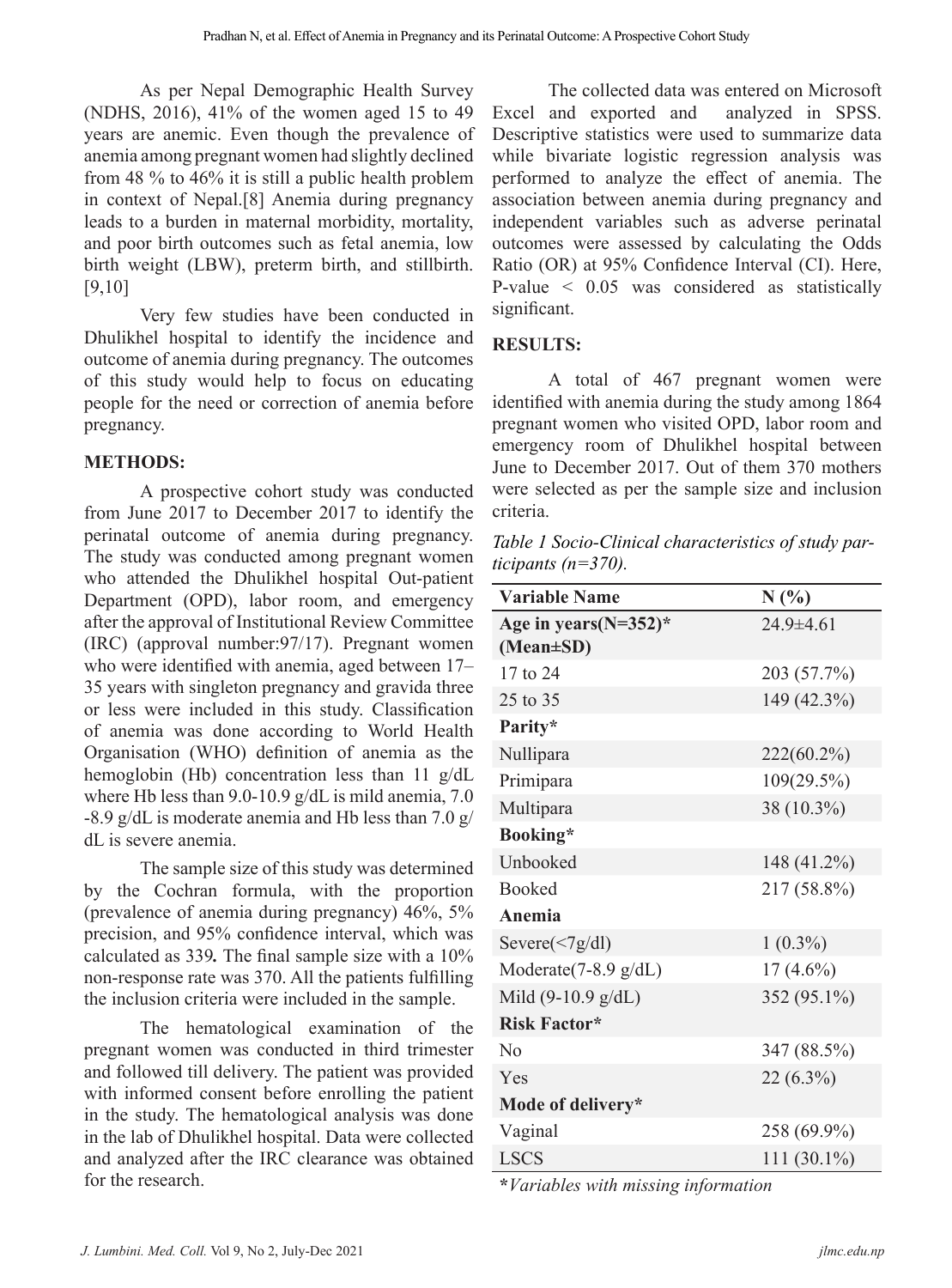| <b>Variable Name</b>                    |                | Severity of anemia | p-value       |         |  |
|-----------------------------------------|----------------|--------------------|---------------|---------|--|
|                                         |                | Moderate           | Mild          |         |  |
| <b>Maternal Age</b><br>$(N=352)$        | 17 to 24 years | $10(58.8\%)$       | 193(57.6%)    | 0.921   |  |
|                                         | 25 to 35 years | $7(41.2\%)$        | $142(42.4\%)$ |         |  |
| <b>Parity</b>                           | Nullipara      | $8(47.1\%)$        | 214(60.8%)    | 0.17    |  |
|                                         | Primipara      | $5(29.4\%)$        | $104(29.5\%)$ |         |  |
|                                         | Multipara      | $4(23.5\%)$        | 34(9.7%)      |         |  |
| <b>Registration</b><br><b>Status</b>    | <b>Booked</b>  | $8(47.1\%)$        | 209(59.4%)    | 0.314   |  |
|                                         | Unbooked       | $9(52.9\%)$        | $143(40.6\%)$ |         |  |
| <b>Mode of Delivery</b>                 | Normal         | $9(52.90\%)$       | 249(70.70%)   | 0.118   |  |
|                                         | <b>LSCS</b>    | $8(47.1\%)$        | 103(29.3%)    |         |  |
| <b>Birth Weight</b><br>(grams)          | Less than 2500 | $4(23.5\%)$        | $51(14.5\%)$  | 0.303   |  |
|                                         | 2500-3500      | $13(76.5\%)$       | 270(76.7%)    |         |  |
|                                         | More than 3500 | 0(0.0%             | $31(8.8\%)$   |         |  |
| Preterm                                 | N <sub>o</sub> | $14(82.4\%)$       | 310(88.1%)    | 0.482   |  |
|                                         | Yes            | $3(17.6\%)$        | $42(11.9\%)$  |         |  |
| Apgar Score $< 6$<br>at 1 minute        | N <sub>o</sub> | $13(76.5\%)$       | 344(97.7%)    | < 0.001 |  |
|                                         | Yes            | $4(23.5\%)$        | $8(2.3\%)$    |         |  |
| <b>Apgar Score &lt;6</b><br>at 5 minute | N <sub>o</sub> | 15(88.23%)         | 348(98.86%)   | < 0.001 |  |
|                                         | Yes            | $2(11.76)\%$       | $4(1.13)\%$   |         |  |
| <b>NICU Stay</b>                        | N <sub>o</sub> | $16(94.1\%)$       | 339(96.3%)    | 0.644   |  |
|                                         | Yes            | 1(5.9%             | 13(3.7%)      |         |  |
| <b>Newborn</b><br>mortality             | N <sub>o</sub> | $15(88.2\%)$       | 347(98.6%)    | 0.002   |  |
|                                         | Yes            | $2(11.8\%)$        | $5(1.4\%)$    |         |  |

*Table 2 Association between socio-clinical characteristics with the severity of anemia.*

*Chi-square test*

*Table 3. Social and clinical characteristics associated with anemia in pregnancy (n=369)*

| <b>Variables</b> |               | <b>Moderate Anemia</b><br>(Hb 7.8-9.0 $g/dl$ )<br>$N(\%)$ | <b>Mild Anemia</b><br>$(Hb 9.0-10.9g/dl)$<br>$N(\%)$ | <b>Unadjusted OR</b><br>$(95\% \text{ CI})$ | p-value |
|------------------|---------------|-----------------------------------------------------------|------------------------------------------------------|---------------------------------------------|---------|
| Age (years)      | 25 to 35      | $7(41.2\%)$                                               | $142(42.4\%)$                                        |                                             | 0.921   |
|                  | 17 to 24      | $10(58.8\%)$                                              | 193(57.6%)                                           | $1.05(0.39 - 2.82)$                         |         |
| <b>Parity</b>    | Primipara     | $5(29.4\%)$                                               | $104(29.5\%)$                                        |                                             |         |
|                  | Nullipara     | $8(47.1\%)$                                               | $214(60.8\%)$                                        | $0.77(0.24 - 2.43)$                         | 0.666   |
|                  | Multipara     | $4(23.5\%)$                                               | $34(9.7\%)$                                          | $2.44(0.62 - 9.63)$                         | 0.201   |
| Booking*         | Unbooked      | $8(50.0\%)$                                               | $140(40.1\%)$                                        |                                             | 0.318   |
|                  | <b>Booked</b> | $8(50/0\%)$                                               | 209(59.9%)                                           | $0.60(0.22 - 1.61)$                         |         |

*\*Variable with missing values*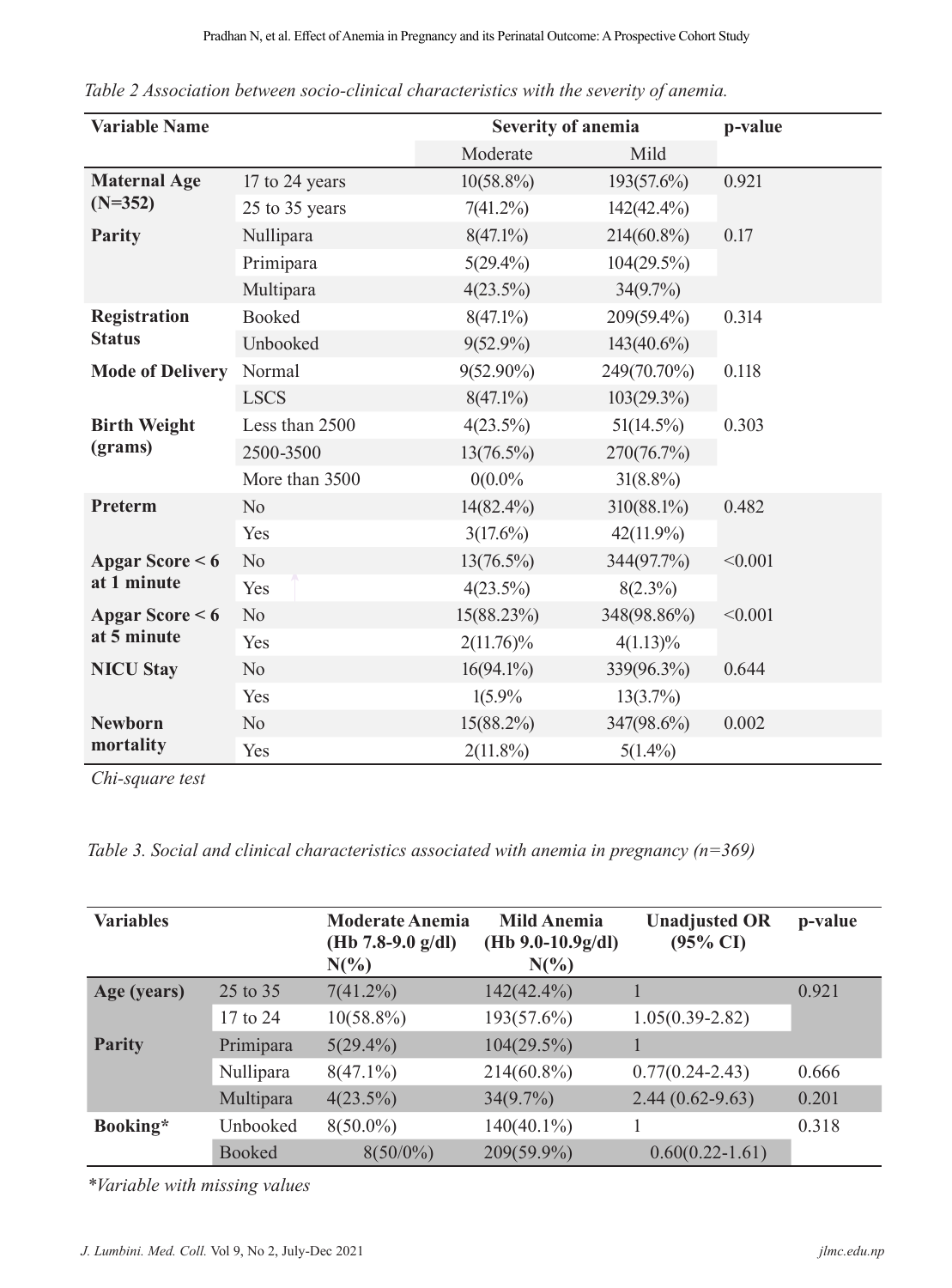Table 1 shows that mild anemia was observed in 352 (95.4%) participants followed by moderate  $17$  (4.6%) and severe one (0.3%) respectively. Out of the total participants, a few 22 (5.9%) had the presence of risk factors such as pre-eclampsia and hypothyroidism. The majority of the participants 258 (69.9%) had vaginal delivery followed by LSCS 111 (30.1%).

Table 2 shows that moderate anemia was seen more among the age group of 17 to 24 years but the association was not statistically significant. It was observed that moderate anemia was more in participants with Apgar Score  $\leq 6$  at 1 minute and this association was statistically significant (p<0.001). Similarly, moderate anemia was observed more in participants with Apgar Score < 6 at 5 minutes which was also statistically significant (p=0.01). The moderate anemia was also observed more in participants with newborn mortality and this association was statistically significant (p=0.002). Other factors like parity, registration status, mode of delivery, birth weight, preterm birth, and NICU stay were assessed but no association was found between severity of anemia during pregnancy.

Table 3 shows an association between anemia and the predictor variables. Women aged 17 to 24 had 5% higher odds of having moderate anemia. Multiparous women had 2.5 times higher odds of having moderate anemia (OR; 2.44; 95% CI 0.62-9.63) in comparison to primipara. The women who had booked the services at Dhulikhel hospital had 40% fewer odds of having moderate anemia (OR; 0.60; 95% CI 0.22-1.61). However all of the mentioned association was not statistically significant.

### **Birth outcomes associated with anemia during pregnancy**

Women delivering a baby with Apgar  $\leq 6$ at 1 minute had 13 times higher odds of having moderate anemia (OR: 13.23, 95% CI: 3.52-49.61) with significance (p=0.001). Women delivering a baby with Apgar <6 at 5 minutes had 11 times more odds of having moderate anemia (OR: 11.60, 95% CI: 1.96-68.39) with significance ( $p=0.007$ ). Women having moderate anemia during pregnancy had 9.25 times higher odds of having neonatal mortality (OR: 9.25, 95% CI: 1.65-51.64) with a significance of (p=0.011). Other factors like mode of delivery, preterm birth, low birth weight, and NICU stay were assessed but no association was found between mild and moderate anemia during pregnancy.

### **DISCUSSION:**

Anemia is a common issue in pregnant women in lower middle-income countries like Nepal. Many similar studies have been conducted to observe the pregnancy outcomes in anemic pregnant women.[5,11,12] Our study was conducted among

*Table 4. Birth outcomes associated with anemia during pregnancy (n=369)*

| Variables                  |                | Moderate<br>Anemia $N(\% )$ | Mild Anemia<br>$N(\%)$ | Unadjusted OR<br>$(95\% \text{ CI})$ | <b>p</b> value |
|----------------------------|----------------|-----------------------------|------------------------|--------------------------------------|----------------|
| Mode of delivery           | Vaginal        | $9(52.9\%)$                 | 249(69.9%)             | 1                                    | 0.126          |
|                            | <b>LSCS</b>    | $8(47.1\%)$                 | $103(29.3\%)$          | $2.14(0.80 - 5.72)$                  |                |
| Preterm                    | N <sub>o</sub> | $14(82.4\%)$                | $310(88.1\%)$          | 1                                    | 0.485          |
|                            | Yes            | $3(17.6\%)$                 | $42(11.9\%)$           | $1.58(0.43 - 5.73)$                  |                |
| Low Birth Weight           | N <sub>o</sub> | $13(76.5\%)$                | 301(85.5%)             | 1                                    | 0.313          |
|                            | Yes            | $4(23.5\%)$                 | $51(14.5\%)$           | $1.81(0.57 - 5.78)$                  |                |
| Apgar $\leq 6$ at 1 Minute | N <sub>o</sub> | $13(76.5\%)$                | 344(97.7%)             | 1                                    | 0.0001         |
|                            | Yes            | $4(23.5\%)$                 | $8(2.3\%)$             | $13.23(3.52 - 49.61)$                |                |
| Apgar $\leq 6$ at 5 Minute | N <sub>o</sub> | $15(88.2\%)$                | 348(98.9%)             | 1                                    | 0.007          |
|                            | Yes            | $2(11.8\%)$                 | $4(1.1\%)$             | $11.60(1.96-68.39)$                  |                |
| <b>NICU Stay</b>           | N <sub>o</sub> | $16(94.1\%)$                | 339(96.3%)             | 1                                    | 0.648          |
|                            | Yes            | $1(5.9\%)$                  | $13(3.7\%)$            | $1.63(0.20-13.24)$                   |                |
| Newborn mortality          | N <sub>o</sub> | $15(88.2\%)$                | 347(98.6%)             | 1                                    | 0.011          |
|                            | Yes            | $2(11.8\%)$                 | $5(1.4\%)$             | $9.25(1.65 - 51.64)$                 |                |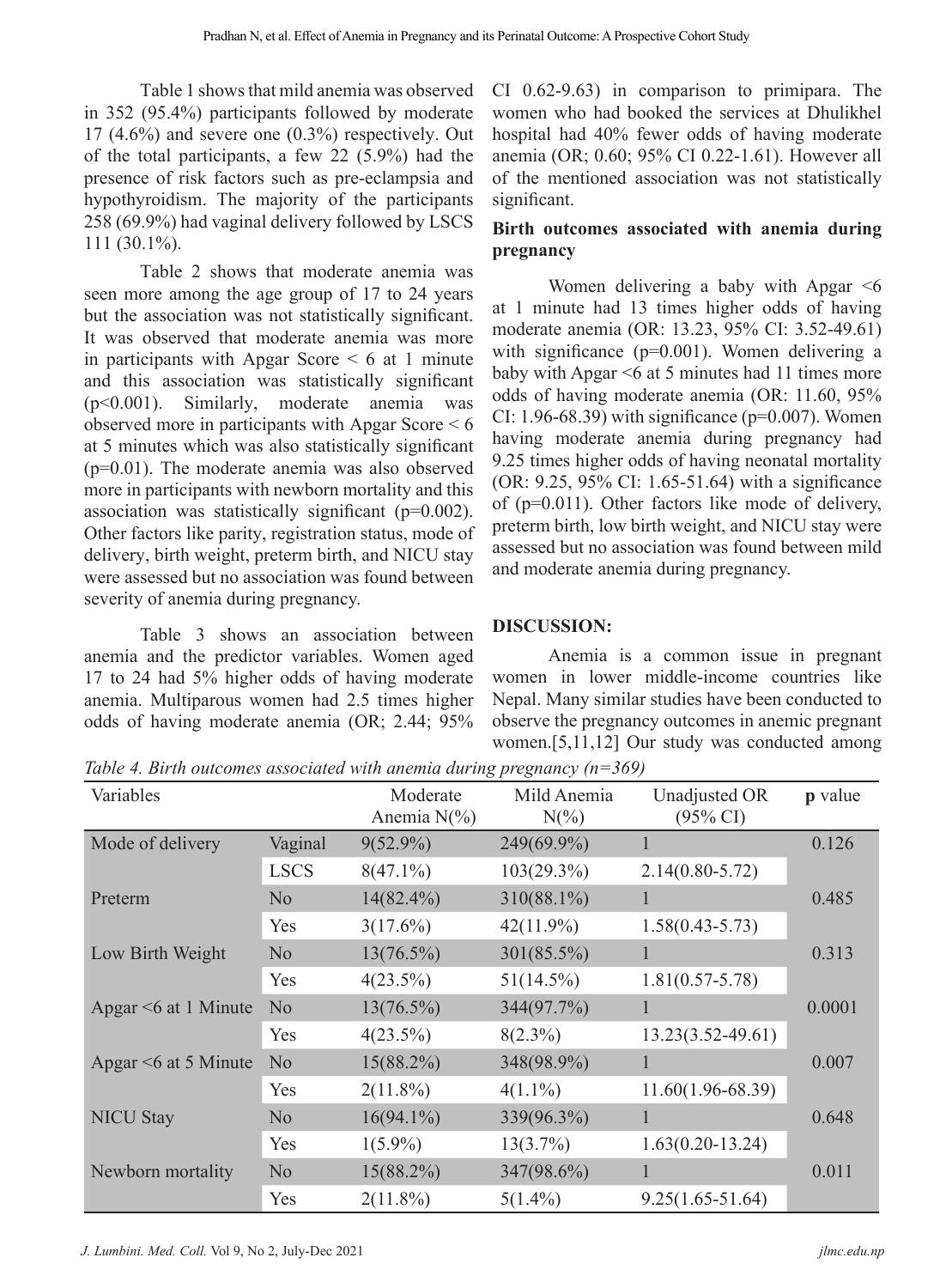participants in the third trimester.

The present study findings showed that all the participants were anemic. While the majority of them were mild anemic, only one was severely anemic. A study by Mulepati et al. found that anemia was highly prevalent in women in the third trimester while another study showed that prevalence was higher in pregnant women in the second trimester. [12,13] A study by Lamichhane et al. presented that the majority of participants were moderately anemic while no severe cases of anemia were identified.[14] This was also consistent with the study by Ahmad & Kalsoom.[15] However, it should be noted that all the participants of the present study were found anemic. This difference might be due to difference in the sample size and study settings.

Our study found that the severity of anemia prevalence was more in participants aged 17 to 24 years which can be due to majority of the participants belonged to the same age group. Similar findings were presented in the study by Sharma et al, which showed that low-aged women were more anemic.[16] In the present study, 58% of the women were booked cases which were similar to the study by Upadhyay et al.[11] The same study showed that anemia during pregnancy was more common in multipara women which was contrasted in the present study because the mild anemia was more common in nullipara women which can be due to more participants between the age of 17 to 24 years in the study. Similar findings observed in another study showed 1.3 times more odds of having anemia.[5] Such similar result can be due to the similar representation of age group of participants.

The current study showed an association between anemia and birth outcomes such as Apgar scores and newborn mortality. Association between anemia and Apgar score of less than six at 1 minute was observed in another study.[15] Cakmak et al. depicted that the low Apgar scores were significantly more prevalent among women with abnormal Hb levels in third trimesters of pregnancy which was similar to the present study with low Apgar scores highest in women having moderate anemia.[17] A study by Lone et al. showed women having moderate anemia had 1.8 times increased risk of having Apgar score less than 5 at 1 min while women in the present study had 13.23 times higher risk of having Apgar score of less than 6 at 1 min.<sup>[18]</sup>

Also, in present study anemia and mode

of delivery were not statistically significant. But findings presented in another study, cesarean delivery showed 4.8 times higher risk of anemia.[19]

A high incidence of the birth outcome in the form of low birth weight, preterm births, and NICU stay was seen in the present study but these outcomes were not statistically significant with anemia in our study. These outcomes were also not found to be statistically associated with anemia in the study by Stephen et al.[5]

# **CONCLUSION:**

The high prevalence of anemia during pregnancy in this study implies that maternal anemia is a important public health problem in middle-income countries like Nepal. Anemia during pregnancy not only affects the health status of the mother but also impacts birth outcomes. This study highlighted the emphasis on the active participation of governmental and non-governmental organizations to prevent adverse effects of anemia during pregnancy and birth outcomes.

**Conflict of Interest**: The authors declare that no competing interests exist.

**Financial Disclosure**: No funds were available.

# **REFERENCES:**

- 1. Chaparro CM, Suchdev PS. Anemia epidemiology, pathophysiology, and etiology in low- and middle-income countries. Ann N Y Acad Sci. 2019;1450(1):15-31. PMID: 31008520 DOI: https://doi.org/10.1111/nyas.14092
- 2. World Health Organization. Iron Deficiency Anemia: Assessment, Prevention and Control [Internet]. World Health Organization. Report number: WHO/NHD/01.3, 2001. https:// www.who.int/nutrition/publications/en/ida\_ assessment\_prevention\_control.pdf
- 3. World Health Organization. Anaemia [Internet]. Geneva: WHO; 2021. Available from: https:// www.who.int/health-topics/anaemia [Accessed 28 March, 2021]
- 4. Black RE, Victora CG, Walker SP, Bhutta ZA, Christian P, de Onis M, et al. Maternal and child undernutrition and overweight in low-income